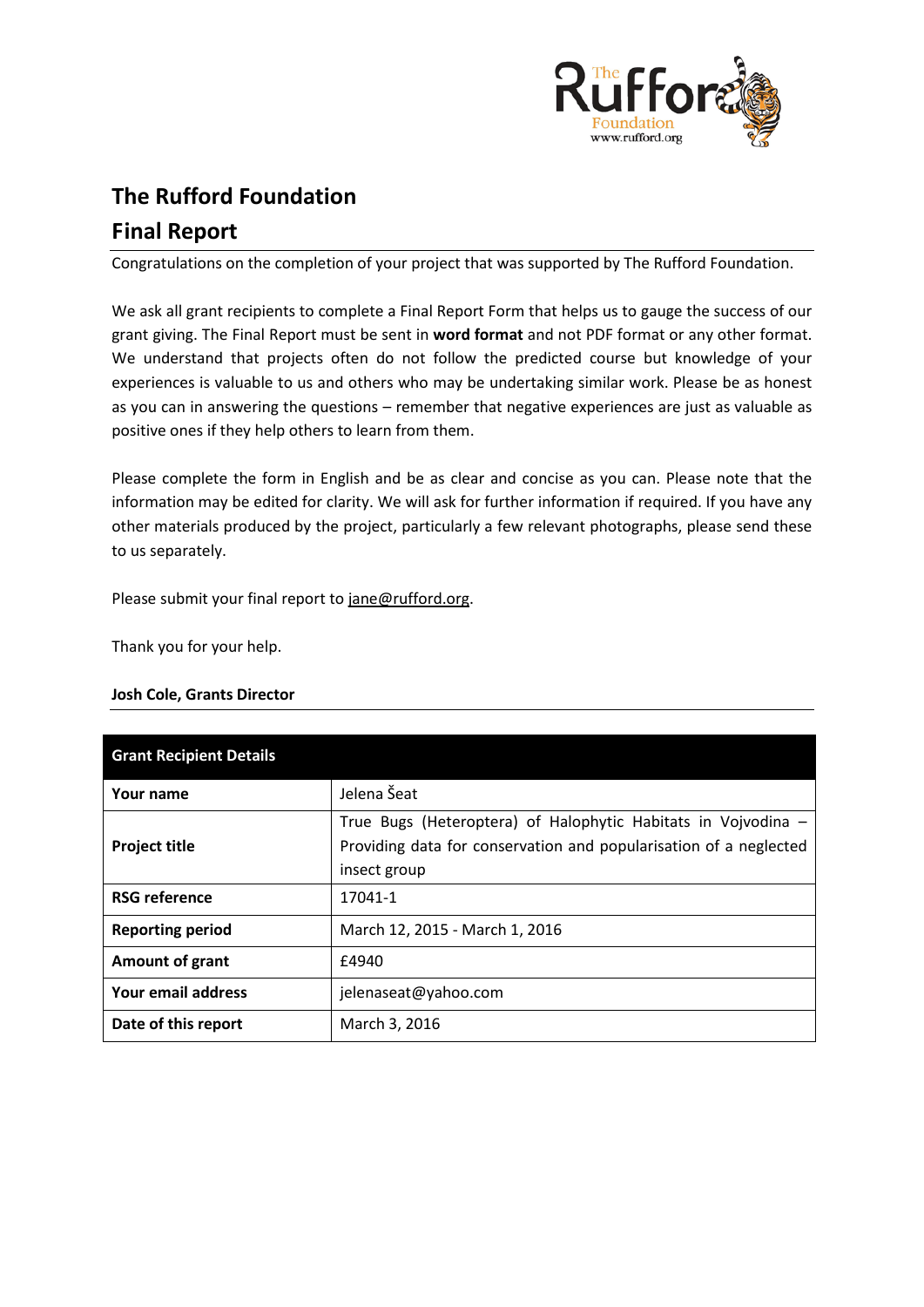

**1. Please indicate the level of achievement of the project's original objectives and include any relevant comments on factors affecting this.** 

| <b>Objective</b>       | <b>Not</b> | <b>Partially</b> | <b>Fully</b> | <b>Comments</b>                               |
|------------------------|------------|------------------|--------------|-----------------------------------------------|
|                        | achieved   | achieved         | achieved     |                                               |
| Census of true bug     |            | $+$              |              | We collected a thousands of specimens of      |
| fauna in halophytic    |            |                  |              | true bugs but identification to species       |
| habitats<br>of         |            |                  |              | lot<br>of time<br>level<br>requires a<br>and  |
| Vojvodina              |            |                  |              | experience. For correct IDs and complete      |
|                        |            |                  |              | list of species, we need to consult expert    |
|                        |            |                  |              | heteropterologists who will help us as        |
|                        |            |                  |              | soon as they can.                             |
| species,<br>Propose    |            | $+$              |              | The same as above mentioned applies           |
| for<br>candidates      |            |                  |              | here: we will be able to propose              |
| future Red List of     |            |                  |              | candidates for the Red List when we           |
| true bugs of Serbia    |            |                  |              | complete a list of species.                   |
| Examine<br>the         |            |                  | $\ddot{}$    | According to relevant literature and our      |
| possibilities of using |            |                  |              | own field experience, true bugs are some      |
| true bugs for the      |            |                  |              | of the most abundant and diverse group        |
| of<br>purposes         |            |                  |              | of insects in halophytic habitats. This       |
| monitoring<br>in       |            |                  |              | group would be very useful in monitoring      |
| grasslands such are    |            |                  |              | programmes of grasslands, such as salt        |
| halophytic habitats    |            |                  |              | steppes and salt lakes, where butterflies,    |
|                        |            |                  |              | beetles and dragonflies are scarce.           |
| Promotion<br>of        |            |                  | $\ddot{}$    | Our promotional leaflet is aiming to          |
| halophytic<br>habitats |            |                  |              | introduce the problem of degradation of       |
| as key habitats for    |            |                  |              | halophytic<br>habitats<br>(mostly<br>by       |
| insect conservation    |            |                  |              | agriculture), the importance of these         |
| in Vojvodina           |            |                  |              | habitats for local biodiversity and how we    |
|                        |            |                  |              | can conserve them. These issues were          |
|                        |            |                  |              | also highlighted during lectures.             |
| Promotion of<br>the    |            |                  | $+$          | This activity was mostly dedicated to         |
| bugs<br>and<br>true    |            |                  |              | school children and teenagers, and            |
| entomology             |            |                  |              | highly<br>positive.<br>responses<br>were      |
|                        |            |                  |              | Demonstration of true bugs collecting,        |
|                        |            |                  |              | examination of the true bug collection        |
|                        |            |                  |              | and the possibility to see the equipment      |
|                        |            |                  |              | for field work, was a real hit.               |
| Forming a team that    |            |                  | $\ddot{}$    | We had a great collaboration<br>with          |
| would continue the     |            |                  |              | students from the student society "Josif      |
| faunistic<br>and       |            |                  |              | Pančić", and the team created for this        |
| ecological<br>research |            |                  |              | project continues to work together. Two       |
| bugs<br>on true<br>in  |            |                  |              | students<br>were<br>participants<br>of<br>the |
| Serbia                 |            |                  |              | Symposium of entomologists of Serbia in       |
|                        |            |                  |              | September, 2015. This year, we applied,       |
|                        |            |                  |              | with the same team of students, for a         |
|                        |            |                  |              | new project.                                  |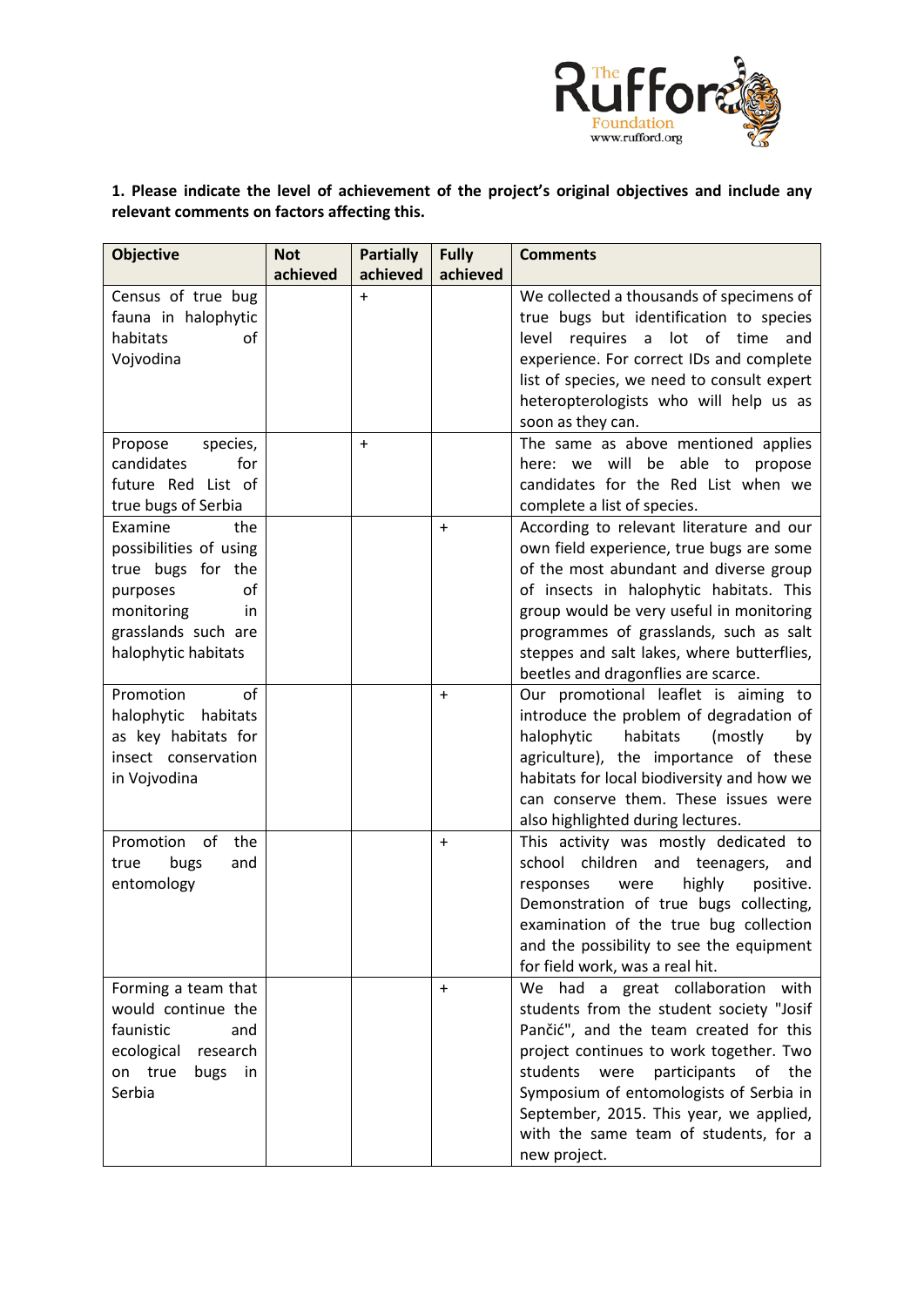

## **2. Please explain any unforeseen difficulties that arose during the project and how these were tackled (if relevant).**

Shortly after the start of the project, one of the team members, Milena Kardum, was prevented to pursue further participation on the project due to family obligations. However, students, especially, Bojana Nadaždin and Ivan Tot, were very dedicated, and covered most of Milena's duties and responsibilities.

The main retreat of the planned activities was the duration of the field work. One field trip was planned to last for 3 days, but in real time, it lasted 5 days. We spent more time per location then we expected, but that didn't affect the budget of the project significantly.

It was expected that we will not be able to identify all specimens of true bugs, and the only experienced heteropterist in Serbia, who can help us, is the retired curator dr Ljiljana Protić from the Natural History Museum in Belgrade. But even the Serbian Natural History Museum does not hold specimens from halophytic habitats from Vojvodina, so some specimens need to be sent to the Hungarian Natural History Museum in Budapest for identification. In the worst case, we expect to have the complete list of species until July 2016.

### **3. Briefly describe the three most important outcomes of your project.**

a) An extremely valuable biological material was collected, which will be deposited in the Natural History Museum in Belgrade, and be available to all interested parties in true bugs. This material will provide us with numerous information for purposes of conservation of halophytic habitats and important species.

b) We have managed to draw attention of the local people on halophytic habitats in their vicinity. Most of them would never have had the opportunity to be informed about these habitats and their values.

c) Building a team of young people in Serbia willing to continue to study on true bugs.

## **4. Briefly describe the involvement of local communities and how they have benefitted from the project (if relevant).**

Halophytic habitats in Gakovo and Srpski Miletić are planned to be connected with the nearby protected area, the Special Nature Reserve "Gornje Podunavlje", which is proposed to be affiliated to the UNESCO Biosphere Reserve "Mura-Drava-Danube", popularly known as the "Amazon of Europe". The area around Gakovo and Bački Vinogradi (SNR "Selevenjske pustare") are on the route of the European Green Belt, and all visited localities represent parts of the Ecological network of Serbia. The main goal of all these initiatives is to sustain a local biodiversity in coexistence with human activities, and local people are encouraged to run small rural or ecotourism family business in these areas.

Halophytic habitats (grasslands and marshes) in Vojvodina, and in the whole Pannonian region, are of a semi natural origin, and for sustainability of their biodiversity they must be maintained by grazing or proper mowing regime. Through promotional activities we tried to motivate local people, and provide them the idea about extensive livestock breeding, as a possible future vocation. Pastures are there and they need to be grazed, otherwise we will lose halophytic habitats and their unique species. It is now on the state, local authorities and the managers of protected areas to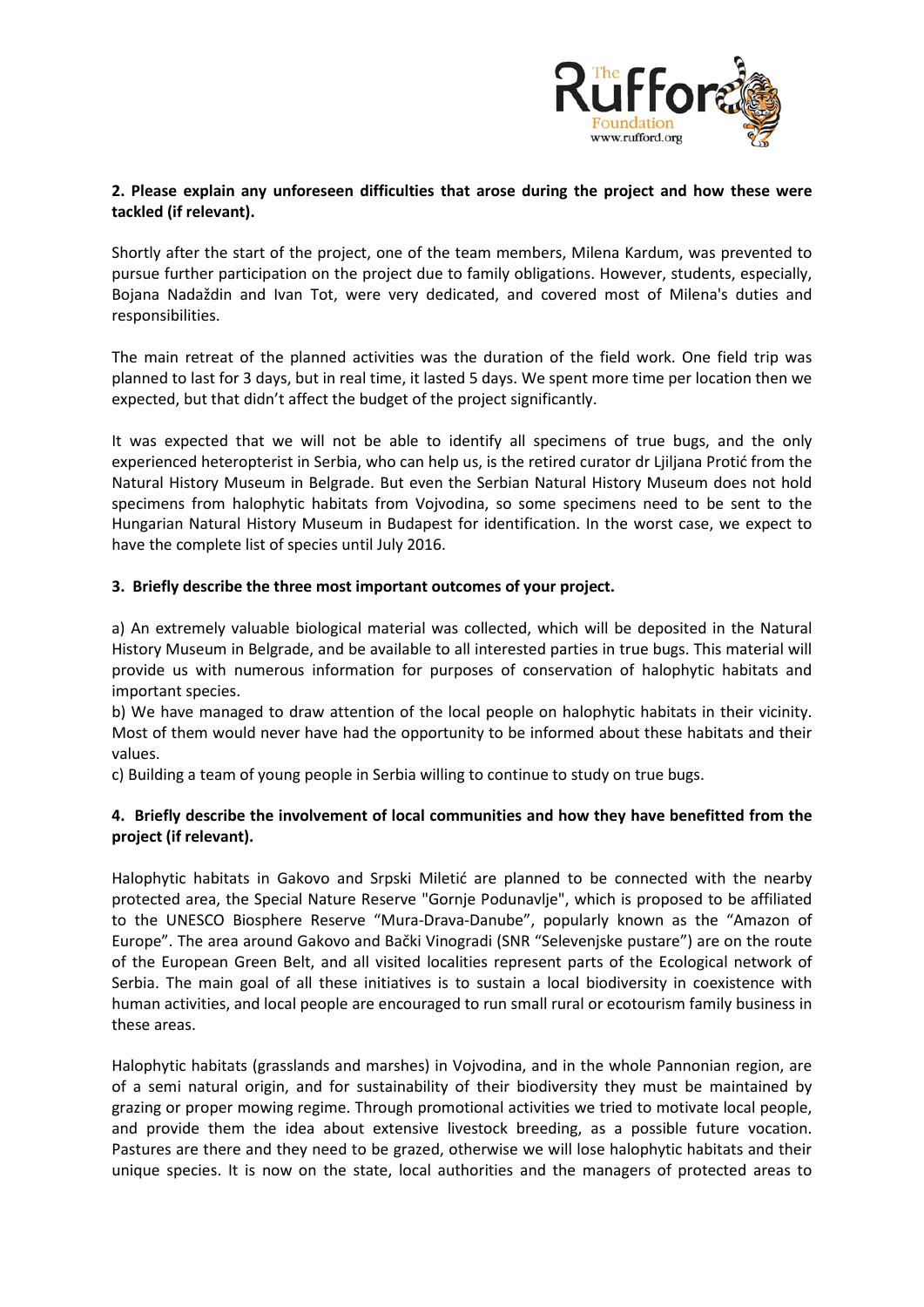

provide support for local communities and involve them in conservation management activities in halophytic habitats.

#### **5. Are there any plans to continue this work?**

We are planning to visit halophytic habitats in the north-eastern part of the country (Banat region) and a few small areas in southern Serbia (Central Balkan saline areas). Halophytic habitats in southern Serbia are especially interesting to us, because they significantly differ from those in the Pannonian region by climate and floristic features, and we want to know how these ecological differences reflect on the fauna of true bugs.

Also, we will continue to work on the promotion of halophytic habitats, their conservation and protection of their biodiversity.

### **6. How do you plan to share the results of your work with others?**

A comprehensive presentation on the website of the NGO "HabiProt" is dedicated to all results we will gain by this project, including results of our promotion activities and scientific results, already achieved and those we need to achieve. We shared a link of the web presentation on Facebook groups and forums interested in Serbian biodiversity and nature protection. For now, only a presentation in Serbian language is available, but we intent to translate it to English, as well. All scientific papers we plan to publish will be shared via Research Gate and will be available to the scientific community. Also, we have an obligation to submit a complete list of species to managers of protected areas and the Provincial Institute for Nature Protection. Preliminary results were already submitted in December, 2015 for mandatory annual reports of these institutions.

We will participate in the "Nature knows no boundaries" Rufford Small Grants Foundation Conference in Bosnia and Herzegovina in March, 2016, where all participants from the Balkan region will be introduced to our work.

### **7. Timescale: Over what period was The Rufford Foundation grant used? How does this compare to the anticipated or actual length of the project?**

The grant was used over a 1 year period (March 12, 2015 - March 11, 2016). This period of time would have been enough if we would have had at least two experienced heteropterists, instead of one, working on species identification and preparation. Taxonomy of true bugs is quite difficult to learn, and it needs a lot of training. However, our students are very dedicated and some future identification work will be much easier and faster. This project activity was only time consuming, since no funding was needed, and will be shortened with gained experience. As mentioned above, we expect to complete species list latest to July, 2016.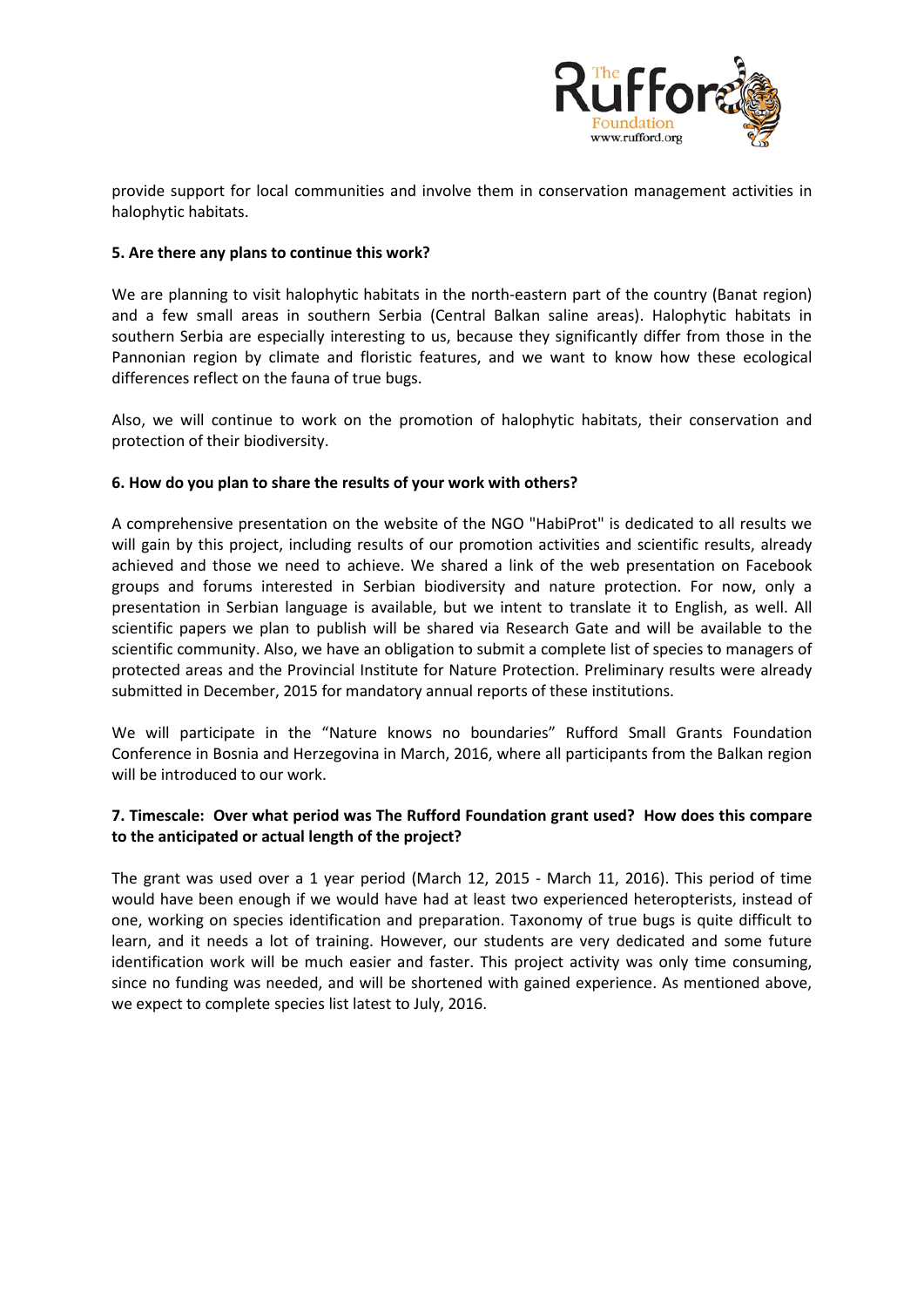

# **8. Budget: Please provide a breakdown of budgeted versus actual expenditure and the reasons for any differences. All figures should be in £ sterling, indicating the local exchange rate used.**

| Item                                                        | Budgeted<br>Amount       | Amount<br>Actual | Difference               | <b>Comments</b>                                                                                                                                                                                                                               |
|-------------------------------------------------------------|--------------------------|------------------|--------------------------|-----------------------------------------------------------------------------------------------------------------------------------------------------------------------------------------------------------------------------------------------|
| Fuel costs for field<br>work                                | 405                      | 480              | $+75$                    | One field cycle was actually 500 km long,<br>instead of 450 km. By this item costs of car<br>maintenance and small repairs are also<br>included.                                                                                              |
| Fuel costs for<br>promotion                                 | 135                      | 170              | $+35$                    | Considering that all team members were<br>from different towns, sometimes it was<br>easier for some of them to travel by bus or<br>train to reach the place where project<br>lectures were held.                                              |
| Food costs during field trips                               | 900                      | 1225             | $+325$                   | As mentioned before, field trips were 5 days<br>long, instead of 3.                                                                                                                                                                           |
| Equipment and<br>materials for field and<br>laboratory work | 380                      | 480              | $+100$                   | We spent much more consumable supplies in<br>field and laboratory work then we expected.                                                                                                                                                      |
| 2 GPS devices                                               | 320                      | 340              | $+20$                    | We decided to buy more expensive GPS<br>devices with a few extra functions.                                                                                                                                                                   |
| Photo camera                                                | 470                      | 260              | $-210$                   | During camera buying, we realized that kit<br>lens will not be helpful in true bugs<br>photographing, and decided to buy a modest<br>camera body and macro lenses. The price is<br>given for a camera body.                                   |
| Stereomicroscope                                            | 810                      | 625              | $-185$                   | At the time we bought the stereomicroscope,<br>the desired model was not available on the<br>Serbian market, so we bought a model that<br>was the closest match to our needs and the<br>predicted price.                                      |
| Preparation of                                              | 80                       | 80               | $\overline{\phantom{a}}$ |                                                                                                                                                                                                                                               |
| promotion material<br><b>Printing T-shirts</b>              | 630                      | 570              | $-60$                    | We got a discount on T-shirts, leaflets and                                                                                                                                                                                                   |
|                                                             |                          |                  |                          | posters printing, by the printing office, based<br>on the amount of printed material.                                                                                                                                                         |
| Printing of brochures                                       | 550                      | 200              | $-350$                   | The team decided to print 2000 leaflets,<br>instead of 500 brochures. In this way, the<br>promotional material will be accessible to<br>more people, since leaflets contain the most<br>important points of the project in plain<br>language. |
| Printing of posters                                         | 80                       | 65               | $-15$                    |                                                                                                                                                                                                                                               |
| Postal costs<br>1 external hard disk                        | 180                      | 160              | $-20$                    |                                                                                                                                                                                                                                               |
|                                                             | $\overline{\phantom{a}}$ | 70               | $+70$                    | External hard drive were needed for storing                                                                                                                                                                                                   |